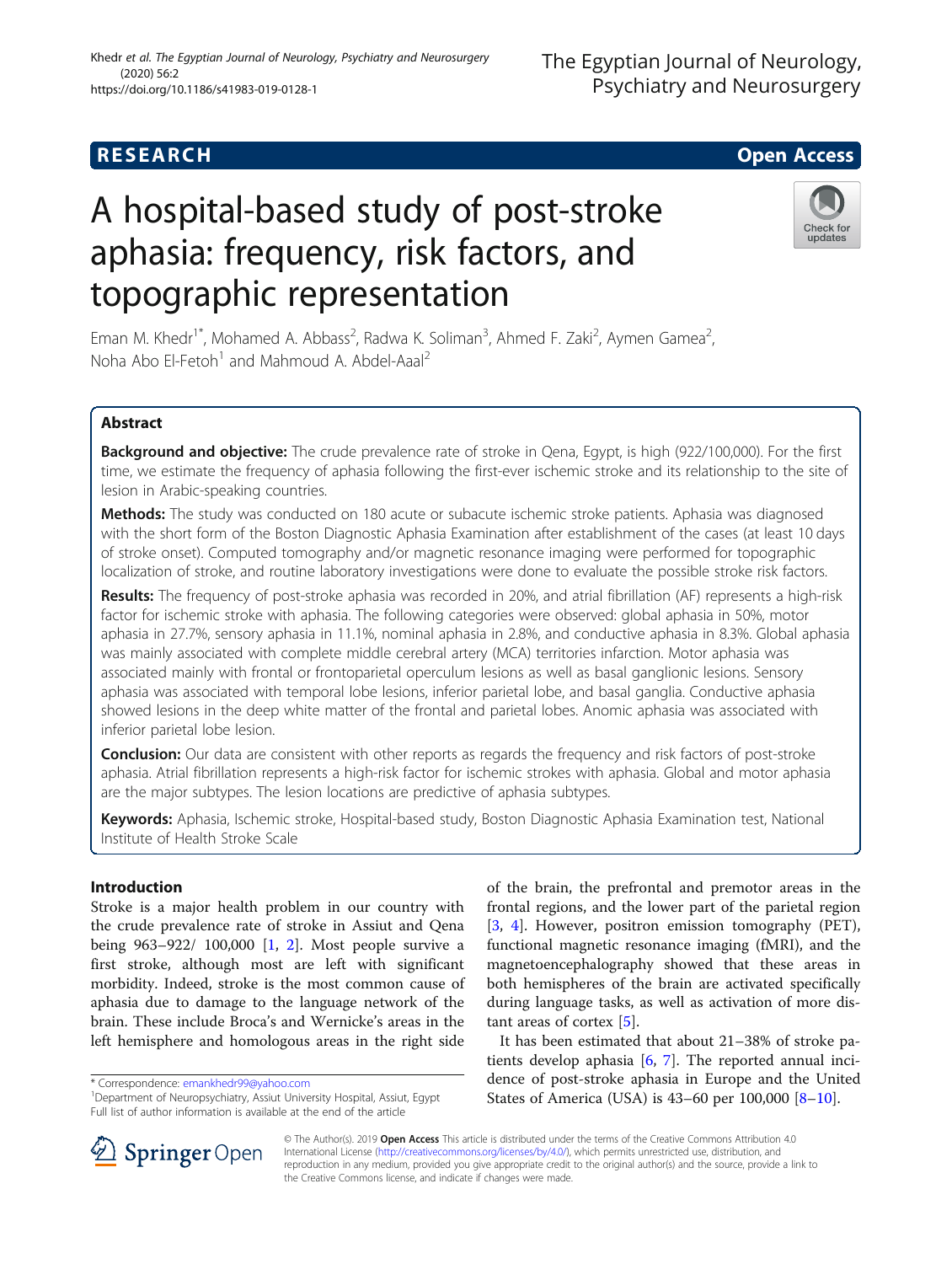It has been reported that 20–40% of aphasias are of the global type, whereas the classic aphasia types, such as Broca's or Wernicke's aphasia, are found in a quarter of patients, and 10–15% of patients are unclassifiable according to traditional typologies during the acute stage of stroke [\[11\]](#page-5-0). Literature concerning the frequency of post-stroke aphasia, risk factors, and the relations between aphasia type and lesion location are limited, especially in Egypt.

The aim of this study is to estimate the frequency and risk factors of post-stroke aphasia, following the firstever ischemic stroke, and to study the relations of type of aphasia and lesions location of stroke Egypt. This is the first time that aphasia epidemiology is being studied in Arabic-speaking countries.

## Subjects and methods

### Study design

The study was conducted on 180 ischemic strokes. They recruited consecutively from outpatient clinic during the period from first of October 2015 to end of March 2016. All patients were admitted to the Stroke Unit, Department of Neurology, South Valley University Hospital, Qena, Egypt. Stroke was defined according to World Health Organization (WHO) as a syndrome of rapidly developing clinical signs of focal or global disturbance of cerebral function, with symptoms lasting 24 h or longer with no apparent cause other than of vascular origin [[12](#page-5-0)]. Each patient fulfilled the definition of stroke with or without aphasia and was documented by computed tomography of the brain (ischemic infarction) with acute or subacute onset (ranging from first day to 30 days after the onset) included. Exclusion criteria were as follows: comatose patients, patients with metabolic disorders, patients with history of head injury or neurological disease other than stroke, or patients with previous history of disturbed speech or hearing (e.g., deafness or deaf mute).

Clinical assessment after establishment of stroke was as follows (at least 10 days of stroke onset till the end of first month after the onset): a detailed history and neurological examination was performed for each patient. Motor strength and the language assessment section of the Hemispheric Stroke Scale (HSS) [\[13](#page-5-0)] were evaluated for each patient together with the National Institutes of Health Stroke Scale (NIHSS) [\[14\]](#page-5-0) which assesses the functional disability of each patient. Aphasia was diagnosed with the Boston Diagnostic Aphasia Examination Test—short form.

Type of aphasia was diagnosed as follows [[15\]](#page-5-0):

- 1. Paraphasias
	- Incorrect substitutions of words or parts of words
	- (a) Literal or phonemic paraphasias: similar sounds (e.g., "sound" for "found" or "fen" for "pen")
- (b) Verbal or semantic paraphasias: word substituted for another form same semantic class (e.g., "fork" for "spoon" or "pen" for "pencil").
- 2. Broca's aphasia

Motor aphasia, problems with output; understanding intact, nonfluent, hesitant, labored, and paraphasic speaking, vocabulary and confrontation naming is severely impaired, and writing is similarly affected

3. Anomic aphasia

Mild motor aphasia, problem with output; understanding intact, word-finding difficulties, or mild articulatory errors (often called verbal apraxia)

- 4. Transcortical motor aphasia Stroke is located in the frontal lobe, anterior or superior to Broca's area or in the subcortical region deep to Broca's area, characterized by nonfluent (reduced rate of speech and limited language output), good comprehension and good repetition.
- 5. Wernicke's aphasia Sensory aphasia, problem with input, fluent speech with severe comprehension deficit, poor repetition and often unintelligible jargon; reading is similarly affected and associated with marked paraphasias and neologisms.
- 6. Transcortical sensory aphasia Watershed stroke isolating the perisylvian speech structures (Broca's and Wernicke's areas) from the posterior brain, characterized by fluent speech (neologisms) and poor comprehension and good repetition (possibly echolalia).
- 7. Conduction aphasia

Stroke of the parietal operculum (arcuate fasciculus) or insula or deep to the supramarginal gyrus characterized by disproportional impairment in repeating spoken languages and literal paraphasias with "targeting" of words (until getting the right one).

8. Global aphasia

Motor and sensory aphasia, problem with input and output, no communication even with gestures and no speech or only stereotypical repetitive utterances, reading and writing affected, and generally involve the entire middle cerebral artery (MCA) region with moderate to severe impairment of language of all language function. Computed tomography (CT) and/or magnetic resonance imaging (MRI) were performed for topographic localization of stroke. Echocardiography and electrocardiography and routine laboratory investigations were performed to evaluate the possible risk factors for aphasia.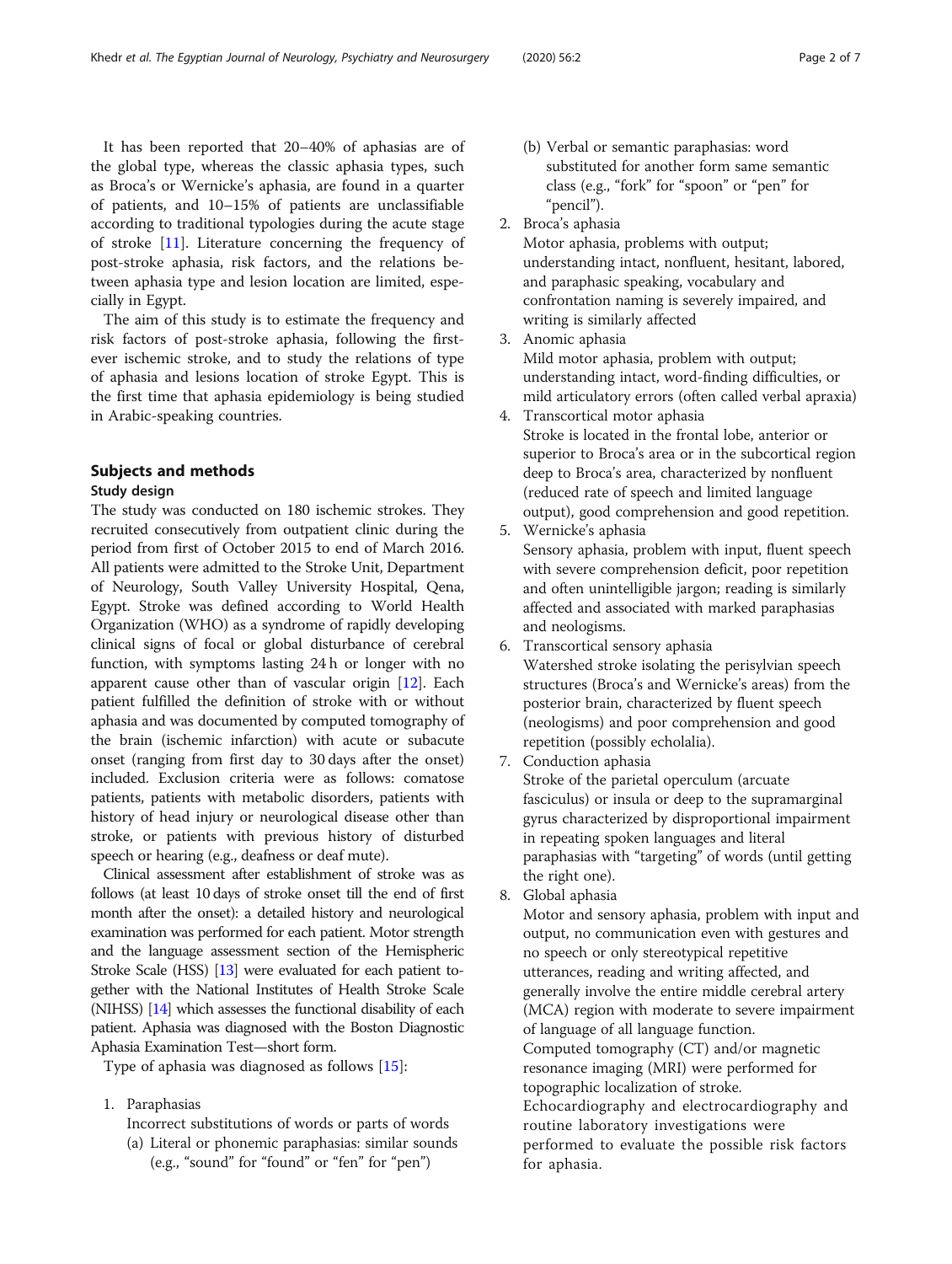## Statistical analysis

The data were analyzed using SPSS 16.0 software. Qualitative data were described in frequency using percentage (%). Continuous variables were expressed in mean ± standard deviation (SD). Comparative statistical analysis between variables was done using chi-square for qualitative data and independent  $t$  test for continuous variables. A value of  $P < 0.05$  was considered statistically significant.

## Results

Thirty six patients out of 180 ischemic stroke patients (20%) had aphasia. The mean age  $\pm$  SD for patients with aphasia in ischemic stroke was 55.8 ± 10.6 compared with 56.29  $\pm$  9.92 years for non-aphasic patients (P > 0.05). The mean total NIHSS  $\pm$  SD for patients with ischemic stroke with aphasia was  $18.36 \pm 2.88$  which was significantly higher than in patients without aphasia  $(6.97 \pm 3.0)$  (P value = 0.00). There was no significant association between aphasia and sex. Only two patients with aphasia were left handed and had right ischemic infarction (Table 1).

There were no significant differences between patients with aphasia and patients without aphasia in any of the risk factors associated with stroke except in ischemic heart disease and atrial fibrillation (IHD and AF) with a significantly higher percentage of both factors in aphasic patients (Table [2\)](#page-3-0).

Interestingly, we found the commonest type of aphasia was global aphasia ( $n = 18(50\%)$ ). Other types of aphasia were as follows: motor aphasia ( $n = 10$ (27.7%)), sensory aphasia ( $n = 4$  (11.1%)), nominal aphasia ( $n = 1$  (2.8%)), and conductive aphasia ( $n = 3$  $(8.3\%)$ .

Seventeen patients out of 36 (47.2%) patients performed MRI brain study, and the remaining cases underwent CT brain study. Neuroimaging details of each type of aphasia are shown in Table [3](#page-3-0).

Only two patients (5.5%) in our population had CT evidence of right-sided infarction and both patients were left handed, suggestive of right hemisphere language lateralization.

## **Discussion**

Aphasia is one of the most important causes of disability in post-stroke cases. This is the first study in Arabic-speaking population aimed to estimate the frequency and risk factors of aphasia following the firstever ischemic stroke Egyptian patients. Estimations of the frequency of pure aphasia types vary from 20– 30% [\[16](#page-5-0), [17](#page-5-0)] to almost 100% [[18\]](#page-5-0). In the present study, the incidence of aphasia following first ever ischemic stroke cases was 20% which was similar to others [[9,](#page-5-0) [19](#page-5-0)–[23](#page-5-0)]. It was lower than that reported by Pedersen et al. [\[24](#page-5-0)], Kauhanen et al. [[25\]](#page-5-0) and [Engelter](http://www.ncbi.nlm.nih.gov/pubmed/?term=Engelter%20ST%5BAuthor%5D&cauthor=true&cauthor_uid=16690899) et al. [\[8](#page-5-0)], all of whom reported an incidence above 30%, while Berthier et al. [[10\]](#page-5-0) reported a very high incidence of 80%. Conversely, a very low incidence (10.3%) was reported by Naess et al. [[26\]](#page-5-0). The differences between studies may relate to the inclusion criteria as some reported the incidence after first ever stroke while others reported the incidence after single or multiple strokes.

In the present study, there was no significant difference between male and females in relation to the presence or absence of aphasia. The educational level had no relation to the occurrence of aphasia in agreement with other studies [[27](#page-5-0), [28](#page-5-0)].

Language function is almost exclusively the domain of the left hemisphere, except for 35% of left handers (3% of population) who use the right hemisphere for language function [\[29\]](#page-5-0). In the strongly left-handed subjects, 73.7% had left-side language cerebral dominance, 15.8% had bilateral cerebral representation, and 10.5% had right-side cerebral language dominance [\[29\]](#page-5-0). In the present study, only two left handed patients had aphasia one of them had right frontoparietal operculum and the insula (MCA territory) and the other had massive right frontoparietal infarction (MCA occlusion) that confirm the previous results.

Patients with atrial fibrillation (AF) tended to present more often with aphasia (22.2 vs. 7.6%) and were more severely impaired. Similar results have been reported by several other groups [[8,](#page-5-0) [22,](#page-5-0) [30](#page-5-0)–[32](#page-5-0)]. AF is associated with

**Table 1** Demographical data of all cases of stroke

| <b>I where I</b> Define graph mean data or an eases of strong                                         |                                                                   |                    |                                             |        |  |  |
|-------------------------------------------------------------------------------------------------------|-------------------------------------------------------------------|--------------------|---------------------------------------------|--------|--|--|
| Variable                                                                                              | Total ischemic stroke (180 cases) Patients with aphasia, 36 (20%) |                    | Patients without aphasia, 144 (80%) P value |        |  |  |
| Age (mean $\pm$ SD)                                                                                   | $56.1 + 1.5$                                                      | $55.8 \pm 10.6$    | $56.29 \pm 9.92$                            | 0.805  |  |  |
| Sex (M/F)                                                                                             | 84/96                                                             | 17/19              | 67/77                                       | 0.940  |  |  |
| Handedness (RT/LT)                                                                                    | 172/8                                                             | 34/2               | 138/6                                       | 0.718  |  |  |
| Duration of stroke onset (days)<br>(the time passed from the onset<br>to be enrolled) (mean $\pm$ SD) | $28.1 + 22.6$                                                     | $23.2 + 21.1$      | $10.9 + 9.1$                                | 0.0001 |  |  |
| Education: literate/illiterate number 127/53 (70.5%/29.5%)<br>and percent                             |                                                                   | 26/10 (72.2/27.8%) | 101/43 (70.1/29.9%)                         | 0.806  |  |  |

M/F male/female, RT/LT right/left, SD standard deviation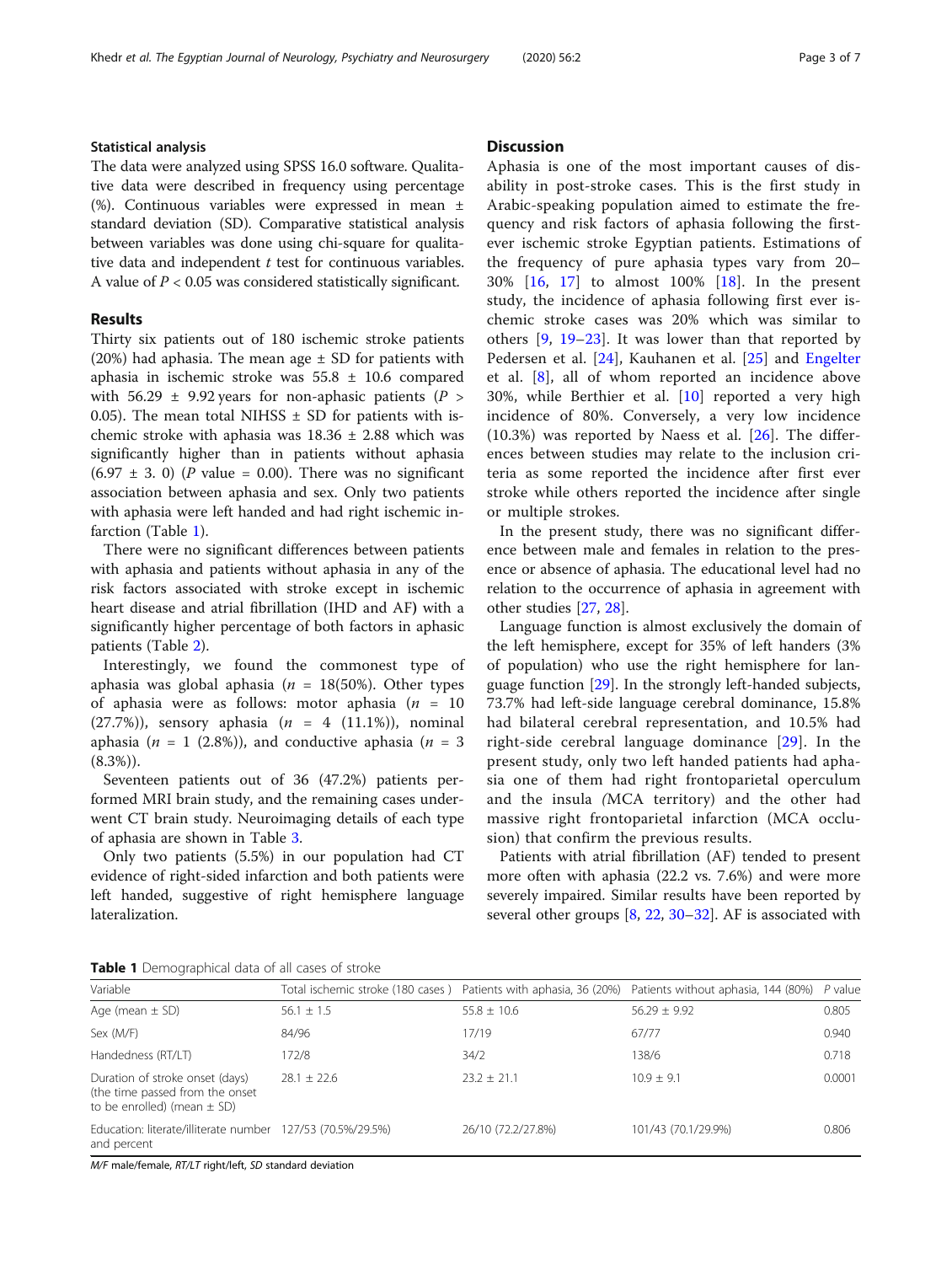| Parameter       | Total number of cases<br>$(180 \text{ cases})$ , N (percent) | Patients with aphasia<br>(36 cases), N (percent) | Patients without aphasia<br>$(144 \text{ cases})$ , N (percent) | $P$ value |
|-----------------|--------------------------------------------------------------|--------------------------------------------------|-----------------------------------------------------------------|-----------|
| <b>HTN</b>      | 52 (28.9%)                                                   | 8 (22.2%)                                        | 44 (30.6%)                                                      | 0.324     |
| <b>DM</b>       | 53 (29.4%)                                                   | 13 (36.1%)                                       | 40(27.8%)                                                       | 0.327     |
| Old age         | 24 (13.3%)                                                   | $4(11.1\%)$                                      | 20 (13.9%)                                                      | 0.878     |
| Smoking         | 41 (22.7%)                                                   | 10 (27.8%)                                       | 31 (21.5%)                                                      | 0.424     |
| Obesity         | 33 (18.3%)                                                   | 6(16.7%)                                         | 27 (18.8%)                                                      | 0.773     |
| Dyslipidemia    | 24 (13.3%)                                                   | 8 (22.2%)                                        | 16 (11.1%)                                                      | 0.079     |
| Substance abuse | 10 (5.6%)                                                    | 2(5.6%)                                          | $8(5.6\%)$                                                      | 1.0       |
| <b>IHD</b>      | 15 (8.3%)                                                    | 8 (22.2%)                                        | $7(4.9\%)*$                                                     | $0.001*$  |
| Hyperuricemia   | 15 (8.3%)                                                    | 2(5.6%)                                          | 13 (9%)                                                         | 0.061     |
| AF              | 19 (10.6%)                                                   | 8 (22.2%)                                        | $11 (7.6\%)*$                                                   | $0.011*$  |

<span id="page-3-0"></span>Table 2 Risk factors of 180 ischemic stroke patients in relation to the presence or absence of aphasia Parameter

Hypertension: HTN , Diabetes mellitus :DM, ischemic heart disease: IHD, atrial fibrillation: AF, number: N

\*Statistically significant

\*\*Statistically highly significant

a higher risk of ischemic cerebrovascular events and more severe ischemic strokes [[33](#page-5-0)–[35](#page-5-0)].

Epidemiological studies have found increased risk of stroke associated with other risk factors, including cardiovascular abnormalities such as coronary artery disease (CAD), heart failure (HF), and atrial fibrillation (AF) [[36\]](#page-5-0). In the Framingham study, the age-adjusted 2-year incidence of stroke was more than double in the presence of CAD, more than triple in the presence of hypertension, more than quadruple in the presence of HF, and nearly quintupled when AF was present [\[37](#page-5-0)]. In the present study, we also found a significant association between IHD and poststroke aphasia which may be indirectly related to association between IHD and AF.

In the present study, global aphasia was the most common (50.5%) followed by motor (27.8%) and sensory

aphasia (11.1%). Both conductive and nominal aphasia were uncommon and were found in only 8.3% and 2.8% respectively. Our results are similar to many other studies which found that both global and motor aphasia are the major subtypes [[30](#page-5-0), [37](#page-5-0)–[39](#page-6-0)].

Most patients with global aphasia in our study had extensive cortical and subcortical damage in the whole region supplied by the MCA. Thus, both Broca's and Wernicke's areas, along with underlying white matter and basal ganglia connections, were damaged. However, a few cases with global aphasia showed only localized lesions either involving the frontal or the parietal lobe. The presence of associated hypo-perfusion in the adjacent regions, which could have been compensated from other major arterial territories or collateral circulation, might explain the global aphasia despite the absence of

Table 3 Radiological site of lesions of 36 cases of ischemic stroke with aphasia

|                                 | Number of<br>cases (%) | Site of each lesion                                                                                                                                                                                                                                                                                                                                                                                                                                  |
|---------------------------------|------------------------|------------------------------------------------------------------------------------------------------------------------------------------------------------------------------------------------------------------------------------------------------------------------------------------------------------------------------------------------------------------------------------------------------------------------------------------------------|
| Global aphasia                  | 18 (50%)               | 12 cases total left MCA infarction<br>1 case total right MCA infarction<br>2 cases left frontal infarctions, involves the cortex and the subcortical WM, (MCA territory)<br>2 cases left parietal infarction, involves the cortex and the subcortical WM, (MCA territory)<br>case left parietal-occipital infarction                                                                                                                                 |
| Broca's<br>(motor aphasia)      | 10 (27.8%)             | 3 cases left frontal operculum and the anterior insula<br>case right frontoparietal operculum and the insula (MCA territory)<br>3 cases left frontoparietal infarction, involves the cortex and the subcortical WM, with extension to the premotor,<br>motor, and sensory areas at the lateral surface (MCA territory)<br>3 case left basal ganglionic infarction (putamen and lenticulocapsular region—MCA territory, lateral<br>lenticulostriate). |
| Wernicke's<br>(sensory aphasia) | $4(11.1\%)$            | 2 cases left temporoparietal infarction, involves the cortex and the subcortical WM, (MCA territory)<br>I case left temporal infarction, involves the cortex and the subcortical WM, (MCA territory).<br>I case left basal ganglionic infarction, lentiform nucleus (MCA territory, lateral lenticulostriate)                                                                                                                                        |
| Conductive<br>aphasia           | 3(8.3%)                | 3 cases diffuse small vessels ischemia (periventricular and deep WM)                                                                                                                                                                                                                                                                                                                                                                                 |
| Nominal aphasia 1 (2.8%)        |                        | Left angular gyrus infarction (MCA territory)                                                                                                                                                                                                                                                                                                                                                                                                        |

MCA middle cerebral artery, WM white matte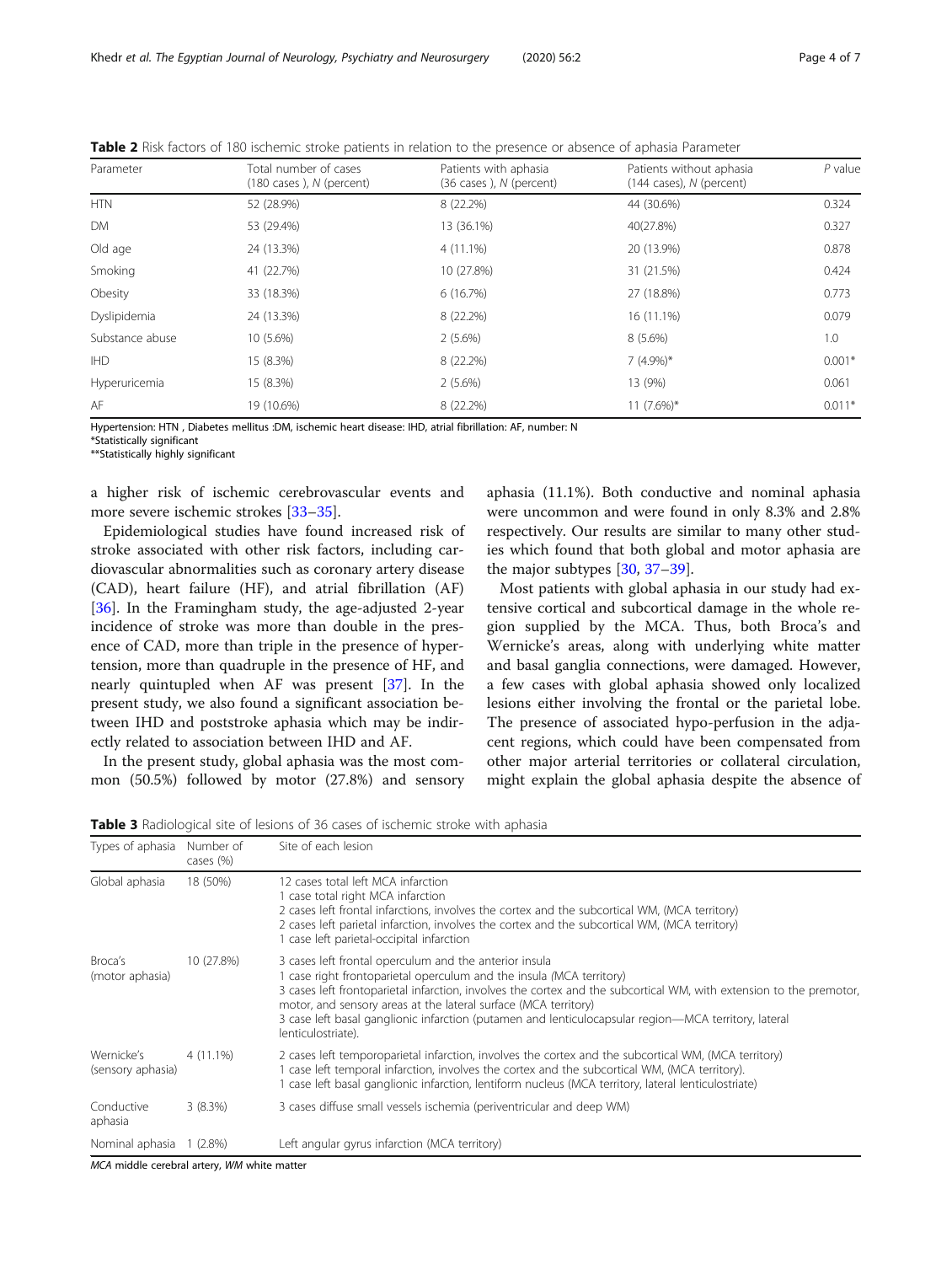diffuse detectable lesions on CT. Perfusion imaging, however, may be required in order to support this postulation. Additionally, different neuroimaging and transcranial magnetic stimulation (TMS) studies further showed that premotor and motor areas can be linked to speech perception  $[40, 41]$  $[40, 41]$  $[40, 41]$  $[40, 41]$  $[40, 41]$  as well as speech production  $[42, 43]$  $[42, 43]$  $[42, 43]$  $[42, 43]$ . Therefore, lesions in such regions may affect the language network and contribute to aphasic deficits whether sensory, motor, or global. This is, however, less likely in our cases since the main perception center was preserved.

In the present study, patients who presented with motor aphasia exhibited lesions involving the left frontal operculum and the insula. Some cases showed, in addition, extension to the parietal operculum whereas others showed more diffuse extension to the left dorsolateral frontal lobe to involve the motor and premotor areas. Aphasia in such patients is explained by injury of the inferior frontal gurus encompassing pars opercularis and pars triangularis (Broca's area) thus causing the classic Broca's (motor) aphasia [[44](#page-6-0), [45\]](#page-6-0). The extension to the parietal operculum may also partially contribute to the speech production deficits, as it has been shown that cortical lesions of the inferior parietal lobe can cause repetition impairment [\[46\]](#page-6-0). Additionally, involvement of the enclosed white matter, the arcuate fasciculus, can cause repetition impairment [[47](#page-6-0)]. As mentioned above, a number of studies showed that premotor and motor areas can be linked to speech production [[42,](#page-6-0) [43](#page-6-0)]. Therefore, lesions in such regions may further contribute to the motor aphasia.

Previous studies investigated the role of basal ganglia region as well as the thalamus in language production [[48](#page-6-0)–[50](#page-6-0)]. Despite the contradictory views in this concern, the majority appear to suggest that lesions involving these regions affect the fluency of the speech [[49](#page-6-0)] rather than comprehension [\[51\]](#page-6-0). Our data is consistent with this, as we found three cases with lenticulocapsular lesions presented with motor aphasia and only one patient with lenticular infraction presented with sensory aphasia. Disruption of basal ganglionic networks to any of the cortical speech area could be responsible for the aphasic deficits in those patients. In accordance with this hypothesis, other studies revealed a direct functional connectivity between the putamen and Broca's area [\[50](#page-6-0)]. Furthermore, a direct anatomical pathway between Putamen and inferior frontal lobe [[52](#page-6-0), [53\]](#page-6-0), as well as between the putamen and the motor and premotor regions, have been reported using diffusion tensor imaging [[54](#page-6-0)], demonstrating the role of basal ganglia, particularly, the putamen in the process of speech production.

Patients in our study with sensory aphasia had lesions involving mainly the left temporal lobe, with some cases having involvement of the inferior parietal lobe. Damage of the Wernicke area (superior temporal gyrus) is most probably responsible for the sensory aphasia in those patients [[55\]](#page-6-0). These mentioned

data are partially matched to some extent with previous results [[56\]](#page-6-0).

We also had three cases of conductive aphasia with a picture of extensive small vessel ischemic changes and involvement of the periventricular and deep white matter (WM) of both frontal and parietal lobes bilaterally. This is most likely due to interruption of the connection between the anterior and posterior speech areas secondary to an injury of the long segment of the arcuate fasciculus [[47\]](#page-6-0), hence a disconnection syndrome between the Broca's and Wernicke's areas [\[55\]](#page-6-0). Dwidar et al. conducted a study on 70 acute ischemic stroke patients with aphasia affecting the dominant hemisphere; they reported that aphasia is not a pure cortical function as deep periventricular white matter and insular area in the dominant hemisphere play an important role in many language tasks [[57\]](#page-6-0).

One patient in the present study had anomic aphasia with ischemic lesions in the left posterior inferior parietal lobe. Many brain regions in the literature have been reported to be related to the anomia. Inconsistent with our results, other studies, however, showed anomia is more common with lesions to other regions such as occipital lobe [[58\]](#page-6-0), occipitotemporal area (Brodmann area 37), and the premotor area of the frontal lobe [[59\]](#page-6-0), as well the thalamus [\[49](#page-6-0), [60\]](#page-6-0), and less likely related to the striatocapsular region [\[51](#page-6-0)].

Main limitations of this study are the small sample size and lack of MRI study in some cases.

#### Conclusions

Despite remarkable differences between western languages and Arabic, the frequency and risk factors of post-stroke aphasia as well as lesion localization are similar. Global and motor aphasia were the major subtypes.

Our data are consistent with other reports in most of the cases which showed that the lesion locations were compatible with and predictive of the type of aphasia [[35,](#page-5-0) [37,](#page-5-0) [58,](#page-6-0) [60](#page-6-0)], yet there was a wide degree of overlap between the distribution pattern of brain damage and the aphasia type with some unexpected findings.

#### Abbreviations

AF: Atrial fibrillation; CT: Computed tomography; CAD: Coronary artery disease; DM: Diabetes mellitus; fMRI: Functional magnetic resonance imaging; HF: Heart failure; HSS: Hemispheric Stroke Scale; IHD: Ischemic heart disease; MRI: Magnetic resonance imaging; MCA: Middle cerebral artery; NIHSS: National Institutes of Health Stroke Scale; PET: Positron emission tomography; SD: Standard deviation; USA: United States of America; WM: White matter; WHO: World Health Organization

#### Acknowledgements

Not applicable.

#### Authors' contributions

EMK, MAA, AF, AG, and MA contributed to study concept and design, acquisition of data, draft and revision of the report, statistical analyses, and interpretation of data. NAE, AFZ, MAA, and AG contributed to the case recruitments, acquisition of data, and statistical analyses. RKS contributed to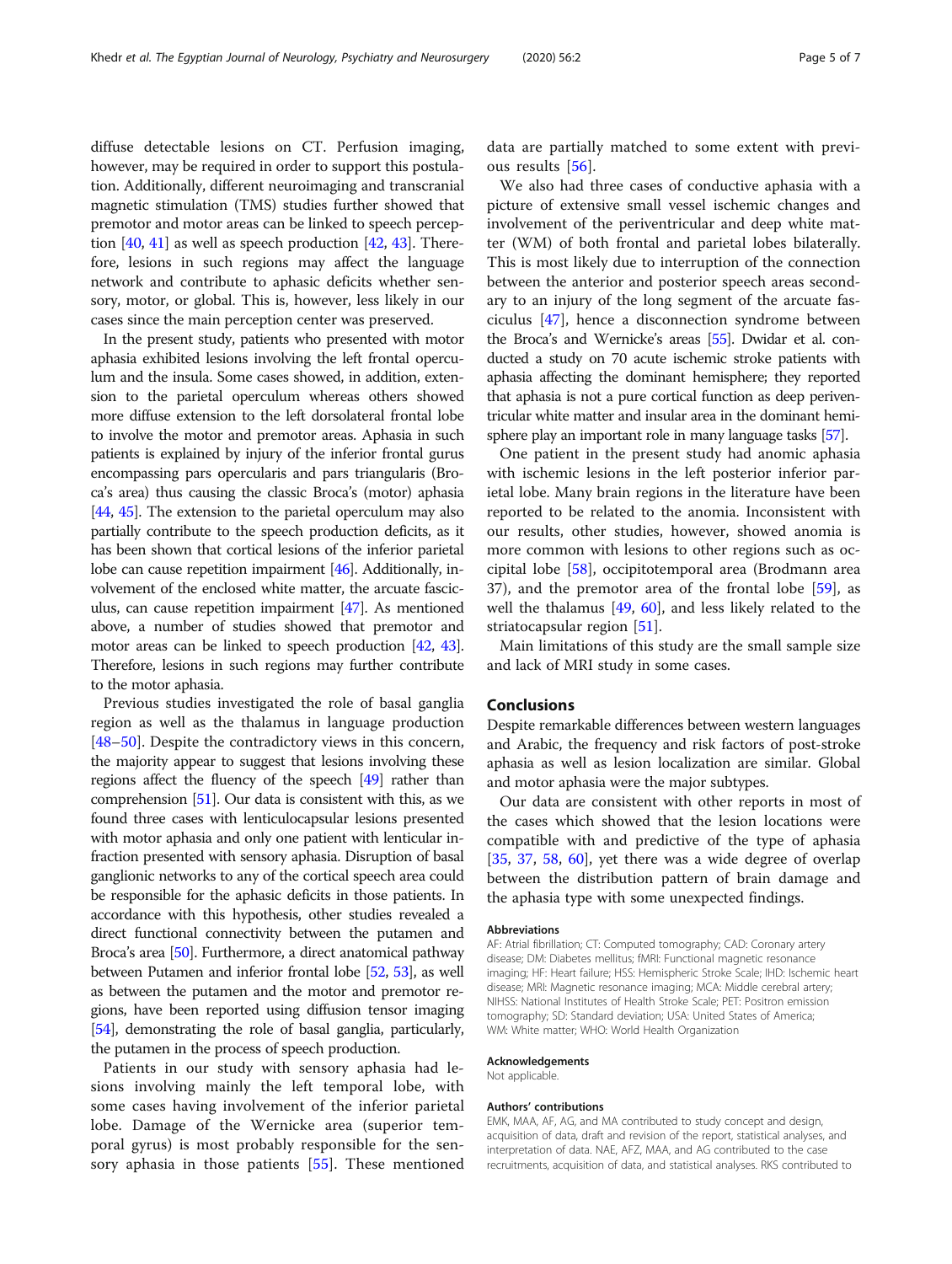<span id="page-5-0"></span>the interpretation of neuroradiology data and draft and revision of the report. EMK, RKS, and NAE contributed to the editing of this report. All authors read and approved the final manuscript.

#### Funding

Not applicable.

#### Ethics approval and consent to participate

An informed consent was obtained from all the patients before participating in the study. The protocol was approved in January 2014 by the South Valley Medical School.

Ethical Review Board and all participants or relatives gave written informed consent before participation in the study. The confidentiality of the patients' information was maintained during all the steps of the study.

#### Consent for publication

Not applicable.

#### Competing interests

The authors declare that they have no competing interests.

#### Author details

<sup>1</sup>Department of Neuropsychiatry, Assiut University Hospital, Assiut, Egypt. 2 Department of Neuropsychiatry, South Valley University Hospital, Qena, Egypt. <sup>3</sup>Department of Radiology, Faculty of Medicine, Assiut University Hospital, Assiut, Egypt.

# Received: 30 July 2019 Accepted: 4 November 2019

#### References

- 1. Khedr EM, Elfetoh NA, Al Attar G, Ahmed MA, Ali AM, Hamdy A, Kandil MR, Farweez H. Epidemiological study and risk factors of stroke in Assiut Governorate, Egypt: community-based study. Neuroepidemiology. 2013; 40(4):288–94.
- 2. Khedr EM, Fawi G, Abdela M, Mohammed TA, Ahmed MA, El-Fetoh NA, Zaki AF. Prevalence of ischemic and hemorrhagic strokes in Qena Governorate, Egypt: community-based study. J Stroke Cerebrovasc Dis. 2014;23(7):1843–8.
- 3. Frey S, Campbell JS, Pike GB, Petrides M. Dissociating the human language pathways with high angular resolution diffusion fiber tractography. J Neurosci. 2008;28:11435–44.
- 4. Vigneau M, Beaucousin V, Hervé PY, Duffau H, Crivello F, Houdé O, Mazoyer B, Tzourio-Mazoyer N. Meta-analyzing left hemisphere language areas: phonology, semantics, and sentence processing. Neuroimage. 2006;30: 1414–32.
- 5. Hillis AE. Aphasia: progress in the last quarter of a century. Baltimore: John Hopkins University School of Medicine; 2007. (Supported by NIH (NIDCD) from AAN Enterprises, Inc.)
- 6. Wade DT, Hewer RL, David RM, Enderby PM. Aphasia after stroke: natural history and associated deficits. J Neurol Neurosurg Psychiatry. 1986;49(1):11–6.
- 7. Nadamuni S. Researchers identify stroke subtypes in India. Lancet. 2002;359:500.
- 8. Engelter ST, Gostynski M, Papa S, Frei M, Born C, Ajdacic-Gross V, Gutzwiller F, Lyrer PA. Epidemiology of aphasia attributable to first ischemic stroke: incidence, severity, fluency, etiology, and thrombolysis. Stroke. 2006;37: 1379–84.
- 9. Dickey L, Kagan A, Lindsay MP, Fang J, Rowland A, Black S. Incidence and profile of inpatient stroke-induced aphasia in Ontario, Canada. Archives of Physical Medicine and Rehabilitation. 2010;91:196–202.
- 10. Berthier ML, Pulvermüller F, Dávila G, Casares NG, Gutiérrez A. Drug therapy of post-stroke aphasia: a review of current evidence. Neuropsychol Rev. 2011;21(3):302–17.
- 11. Pedersen PM, Vinter K, Olsen TS. Aphasia after stroke: type, severity and prognosis. The Copenhagen aphasia study. Cerebrovasc Dis. 2004;17:35–43.
- 12. Wolf PA, Kannel WB, Dawber TR. Prospective investigations: the Framingham study and the epidemiology of stroke. Adv Neurol. 1978;19:107–20.
- 13. Adams RJ, Meador KJ, Sethi KD, Grotta JC, Thomson DS. Graded neurologic scale for use in acute hemispheric stroke treatment protocols. Stroke. 1987; 18:665–9.
- 14. Brott T, Adams HP Jr, Olinger CP, Arler JR, Barsan WG, Biller J, Spilker J, Holleran R, Eberle R, Hertzberg V, et al. Measurements of acute cerebral infarction: a clinical examination scale. Stroke. 1989;20:864–70.
- 15. Teasell R and Hussein N (2018) 2.Clinical consequences of stroke [evidence based review of stroke rehabilitation] ([www.ebrsr.com\)](http://www.ebrsr.com)
- 16. Prins RS, Snow CE, Wagenaar E. Recovery from aphasia: spontaneous speech versus language comprehension. Brain and language. 1978;6:192–211.
- 17. Albert ML, Olber LK, Goodglass H. Helm NA. Alexander MP. Clinical aspects of dysphasia. Wien/ New York. Springer Verlag: Rubens AB; 1981.
- 18. De Renzi E, Faglioni P, Ferrari P. The influence of sex and age on the incidence and type of aphasia. Cortex. 1980;16(4):627–30.
- 19. Erin L, Erin C. Aphasia: a description of the incidence and management in the acute hospital setting/ lournal. Asia Pacific Journal of Speech, Language and Hearing. 2004;9(2):129–36.
- 20. Laska AC, Hellblom A, Murray V, Kahan T, Von Arbin M. Aphasia in acute stroke and relation to outcome. Journal of Internal Medicine. 2001;249(5):413–22.
- 21. Law J, Huby G, Irving A-M, Pringle A-M, Conochie D, Haworth C, Burston A. Reconciling the perspective of practitioner and service user: findings from the Aphasia in Scotland Study. Int. J. Lang. Commun. Disord. 2010;45(5):551–60.
- 22. Tsouli S, Kyritsis AP, Tsagalis G, Virvidaki E, Vemmos KN. Significance of aphasia after first-ever acute stroke: impact on early and late outcomes. Neuroepidemiology. 2009;33:96–102.
- 23. Vidović M, Sinanović O, Sabaskić L, Haticić A, Brkić E. Incidence and types of speech disorders in stroke patients. Acta Clin. Croat. 2011;50:491–4.
- 24. Pedersen PM, Jørgensen HS, Nakayama H, Raaschou HO, Olsen TS. Aphasia in acute stroke: incidence, determinants, and recovery. Ann. Neurol. 1995;38: 659–566.
- 25. Kauhanen ML, Korpelainen JT, Hiltunen P, Määttä R, Mononen H, Brusin E, Sotaniemi KA, Myllylä VV. Aphasia, depression, and non-verbal cognitive impairment in ischaemic stroke. Cerebrovasc. Dis. 2000;10: 455–61.
- 26. Naess H, Hammersvik L, Skeie GO. Aphasia among young patients with ischemic stroke on long-term follow-up. J Stroke Cerebrovasc. Dis. 2009; 18(4):247–50.
- 27. Connor LT, Obler LK, Tocco M, Fitzpatrick PM, Albert ML. Effect of socioeconomic status on aphasia severity and recovery. Brain Lang. 2001; 78(2):254–7.
- 28. Lazar RM, Speizer AE, Festa JR, Krakauer JW, Marshall RS. Variability in language recovery after first-time stroke. J. Neurol. Neurosurg. Psychiatry. 2008;79(5):530–4.
- 29. Khedr EM, Hamed E, Said A, Basahi J. Handedness and language cerebral lateralization. Eur J Appl Physiol. 2002;87(4-5):469–73.
- 30. Croquelois A, Bogousslavsky J. Stroke aphasia: 1,500 consecutive cases. Cerebrovasc Dis. 2011;31(4):392–9.
- 31. Fennis TF, Compter A, van den Broek MW, Koudstaal PJ, Algra A, Koehler PJ. Is isolated aphasia a typical presentation of presumed cardioembolic transient ischemic attack or stroke? Cerebrovasc Dis. 2013;35:337–40.
- 32. Lamassa M, Di Carlo A, Pracucci G, Basile AM, Trefoloni G, Vanni P, Spolveri S, Baruffi MC, Landini G, Ghetti A, Wolfe CD, Inzitari D. Characteristics, outcome, and care of stroke associated with atrial fibrillation in Europe: data from a multicenter multinational hospital-based registry (The European Community Stroke Project). Stroke. 2001;32(2):392–8.
- 33. Aguilar MI, Hart R, Pearce LA. Oral anticoagulants versus antiplatelet therapy for preventing stroke in patients with non-valvular atrial fibrillation and no history of stroke or transient ischemic attacks. Cochrane Database. Syst Rev. 2007;3:CD006186.
- 34. Wolf PA, Abbott RD, Kannel WB. Atrial fibrillation: a major contributor to stroke in the elderly. The Framingham Study. Arch Intern Med. 1987;147:1561–4.
- 35. Rosamond W, Flegal K, Furie K, [Go A,](https://www.ncbi.nlm.nih.gov/pubmed/?term=Go%20A%5BAuthor%5D&cauthor=true&cauthor_uid=18086926) [Greenlund K,](https://www.ncbi.nlm.nih.gov/pubmed/?term=Greenlund%20K%5BAuthor%5D&cauthor=true&cauthor_uid=18086926) [Haase N,](https://www.ncbi.nlm.nih.gov/pubmed/?term=Haase%20N%5BAuthor%5D&cauthor=true&cauthor_uid=18086926) [Hailpern](https://www.ncbi.nlm.nih.gov/pubmed/?term=Hailpern%20SM%5BAuthor%5D&cauthor=true&cauthor_uid=18086926) [SM,](https://www.ncbi.nlm.nih.gov/pubmed/?term=Hailpern%20SM%5BAuthor%5D&cauthor=true&cauthor_uid=18086926) [Ho M,](https://www.ncbi.nlm.nih.gov/pubmed/?term=Ho%20M%5BAuthor%5D&cauthor=true&cauthor_uid=18086926) [Howard V,](https://www.ncbi.nlm.nih.gov/pubmed/?term=Howard%20V%5BAuthor%5D&cauthor=true&cauthor_uid=18086926) [Kissela B,](https://www.ncbi.nlm.nih.gov/pubmed/?term=Kissela%20B%5BAuthor%5D&cauthor=true&cauthor_uid=18086926) [Kittner S,](https://www.ncbi.nlm.nih.gov/pubmed/?term=Kittner%20S%5BAuthor%5D&cauthor=true&cauthor_uid=18086926) [Lloyd-Jones D,](https://www.ncbi.nlm.nih.gov/pubmed/?term=Lloyd-Jones%20D%5BAuthor%5D&cauthor=true&cauthor_uid=18086926) [McDermott M](https://www.ncbi.nlm.nih.gov/pubmed/?term=McDermott%20M%5BAuthor%5D&cauthor=true&cauthor_uid=18086926), [Meigs J](https://www.ncbi.nlm.nih.gov/pubmed/?term=Meigs%20J%5BAuthor%5D&cauthor=true&cauthor_uid=18086926), [Moy C](https://www.ncbi.nlm.nih.gov/pubmed/?term=Moy%20C%5BAuthor%5D&cauthor=true&cauthor_uid=18086926), [Nichol G,](https://www.ncbi.nlm.nih.gov/pubmed/?term=Nichol%20G%5BAuthor%5D&cauthor=true&cauthor_uid=18086926) [O'Donnell C,](https://www.ncbi.nlm.nih.gov/pubmed/?term=O%27Donnell%20C%5BAuthor%5D&cauthor=true&cauthor_uid=18086926) [Roger V,](https://www.ncbi.nlm.nih.gov/pubmed/?term=Roger%20V%5BAuthor%5D&cauthor=true&cauthor_uid=18086926) [Sorlie P,](https://www.ncbi.nlm.nih.gov/pubmed/?term=Sorlie%20P%5BAuthor%5D&cauthor=true&cauthor_uid=18086926) [Steinberger J,](https://www.ncbi.nlm.nih.gov/pubmed/?term=Steinberger%20J%5BAuthor%5D&cauthor=true&cauthor_uid=18086926) [Thom T,](https://www.ncbi.nlm.nih.gov/pubmed/?term=Thom%20T%5BAuthor%5D&cauthor=true&cauthor_uid=18086926) [Wilson M](https://www.ncbi.nlm.nih.gov/pubmed/?term=Wilson%20M%5BAuthor%5D&cauthor=true&cauthor_uid=18086926), [Hong Y](https://www.ncbi.nlm.nih.gov/pubmed/?term=Hong%20Y%5BAuthor%5D&cauthor=true&cauthor_uid=18086926); [American Heart Association Statistics](https://www.ncbi.nlm.nih.gov/pubmed/?term=American%20Heart%20Association%20Statistics%20Committee%20and%20Stroke%20Statistics%20Subcommittee%5BCorporate%20Author%5D) [Committee and Stroke Statistics Subcommittee](https://www.ncbi.nlm.nih.gov/pubmed/?term=American%20Heart%20Association%20Statistics%20Committee%20and%20Stroke%20Statistics%20Subcommittee%5BCorporate%20Author%5D). Heart disease and stroke statistics – 2008 update: a report from the American Heart Association Statistics Committee and Stroke Statistics Subcommittee. Circulation 2008; 117:e25–e146.
- 36. Wolf PA, Abbott RD, Kannel WB. Atrial fibrillation as an independent risk factor for stroke: the Framingham Study. Stroke. 1991;22:983–8.
- 37. Hayward RW, Naeser MA, Zatz LM. Cranial computed tomography in aphasia: correlation of anatomical lesions with functional deficits. Radiology. 1977;123(3):653–60.